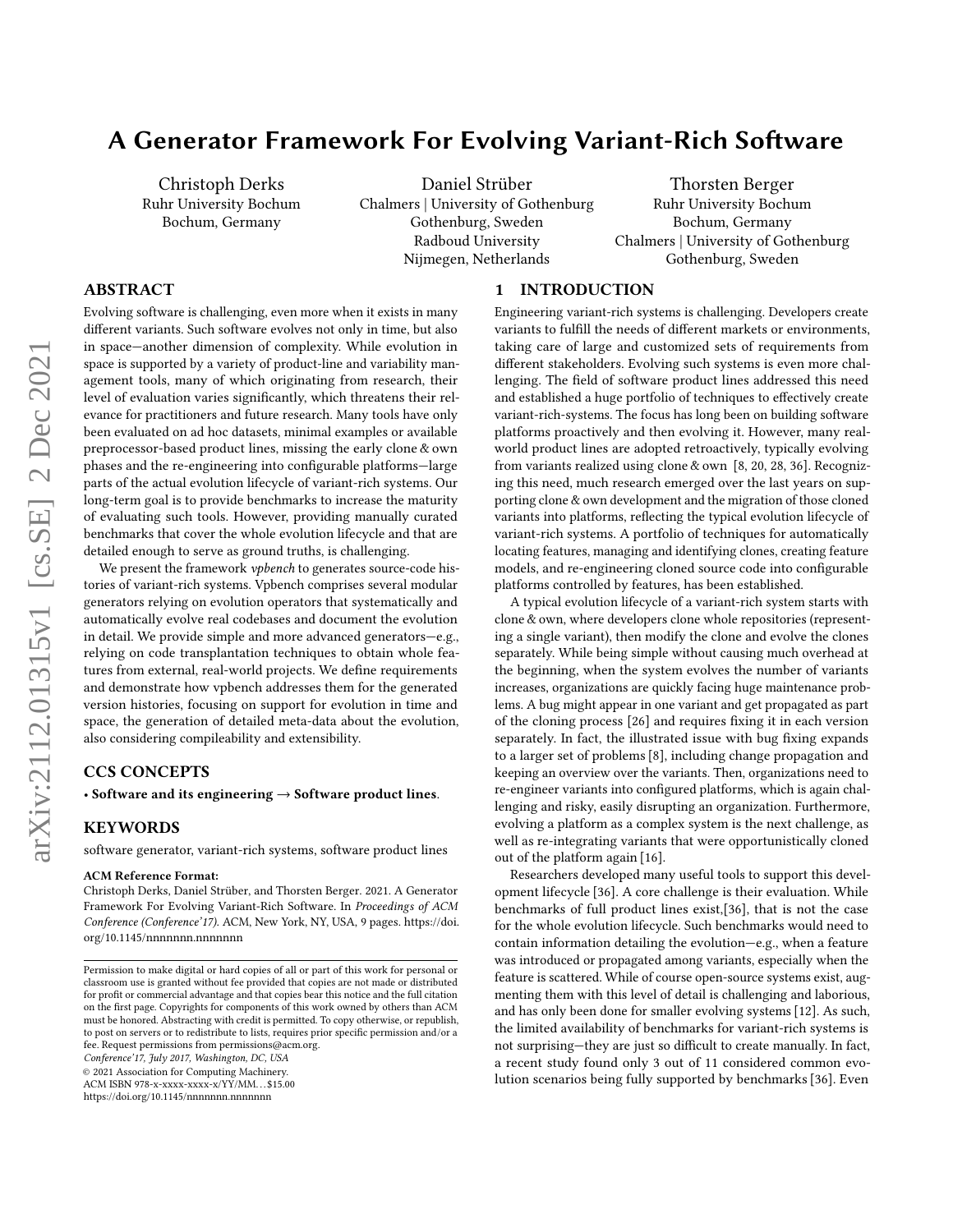for the heavily researched area of feature identification and location [\[28\]](#page-8-3), many tools were not assessed through benchmarks [\[7\]](#page-8-8). Often, researchers resorted to simple proofs of concept or created own datasets without making them public. A workaround was to study the evolution of optional features, which are easily identifiable in code (via preprocessor annotations). While this strategy helps evaluating preprocessor-focused techniques (e.g., variability-aware type-checking of C code [\[14\]](#page-8-9)), it misses the clone & own phases and mandatory features (which need to be identified to make them optional when re-engineering clones into a platform) and other use cases, such as supporting variant synchronization by detecting clones of features and propagating changes. Also, preprocessorannotated code is only available for certain languages (e.g., C).

We present vpbench, an extensible framework for generating revision histories covering feature-oriented evolution scenarios commonly found in variant-rich systems. It provides mechanisms to simulate the development of a variant-rich system: it evolves an initial codebase over time and automatically adds, removes and clones features, mutates assets and clones variants. Feature addition is realized using feature transplantation. The evolution is documented by meta-data, usable as ground truth for evaluations. This synthetic version history can be used to benchmark tools that require such a version history as an input, such as feature identification and location [\[7,](#page-8-8) [28\]](#page-8-3), re-engineering [\[2\]](#page-8-10) and code integration tools [\[18\]](#page-8-11). Our design addresses requirements related to evolving systems in a feature-oriented way, whilst documenting it as meta-data, assuring compilability, and being language-independent and extensible.

We show the feasibility of our framework by instantiating it, specific to Java projects using the build tool Gradle and conduct two case studies to show that we can simulate system evolution for two different initial systems, including the transplantation of new functionality from third-party systems. Our framework aims to lift the maturity of current and future tools for evolving variant-rich systems by providing benchmarks for their evaluation and to be extensible for further advances to improve its generation capabilities.

We contribute: requirements for a generation framework; the actual framework providing components and instantiable concepts to generate version histories on top of external projects, from which features are transplanted; an evaluation comprising a prototypical instantiation with further implemented generators and operations (including feature transplantation) to show feasibility , and two case studies demonstrate its generation capabilities with respect to system evolution and performance; and an online ap- $pendix<sup>1</sup>$  $pendix<sup>1</sup>$  $pendix<sup>1</sup>$  with our code and evaluation data.

## 2 BACKGROUND AND RELATED WORK

Benchmark generation. To generate an effective benchmark and potentially reuse insights from other benchmark generators, we surveyed existing system generation techniques.

One line of work follows a generation-from-scratch strategy that generates a system given some input parameters. Wägemann et al. [\[42\]](#page-8-12) propose an iterated process of selecting and inserting programming patterns from a given library into an emerging program such that it ensures a designated program input to lead to the worst-case execution time, providing the ground-truth for the final benchmark. Further related work stems from the domain of software verification [\[11,](#page-8-13) [33,](#page-8-14) [34\]](#page-8-15) or explores the generation of feature models [\[23,](#page-8-16) [30\]](#page-8-17). A second line of work follows a generation from initial systems strategy, building on input artifacts that are modified in some way to generate systems for benchmarking purposes. Kashyap et al. [\[13\]](#page-8-18) provide a technique to generate a diverse set of bug-induced software by inserting bugs into an existing system. They execute the system and inspect the created dynamic traces to identify insertion points, into which they insert bugs from a library of bug templates. They generate multiple variants of the target system differing by injecting one bug in each. Furthermore, there are lines of research on generating benchmark models in the model-driven engineering domain [\[25,](#page-8-19) [37,](#page-8-20) [39,](#page-8-21) [43\]](#page-8-22) and performance testing of concrete software solutions [\[6,](#page-8-23) [41,](#page-8-24) [45\]](#page-8-25). Our approach fits this strategy, too. A third line of work is on remakes of systems, i.e., reproducing an input system in a different way. Martinez et al. [\[22\]](#page-8-26) select a subset of features on plug-in level from existent Eclipse IDE variants and combine them into new, executable variants. This process can be configured with a selection strategy, guaranteeing to hold feature constraints. Other work generates benchmarks for software verification tools [\[11\]](#page-8-13), introduced remaking systems for computer architecture and compiler design [\[38\]](#page-8-27), JavaScript engines [\[27\]](#page-8-28) and model-based diagnosis [\[40\]](#page-8-29).

Unfortunately, no technique creates version histories. While a few papers proposed iterative techniques [\[11,](#page-8-13) [25,](#page-8-19) [30,](#page-8-17) [35,](#page-8-30) [39,](#page-8-21) [42\]](#page-8-12), all of them exclusively focus on the end result, intermediate steps are not part of the produced system. This contrasts version histories, where intermediate versions are necessary parts of the result. Whereas the surveyed approaches only add concrete functionality using predefined pattern libraries [\[13,](#page-8-18) [40,](#page-8-29) [42\]](#page-8-12), which need to be created and maintained, we utilize automated code transplantation to implant new features. On a final note, we found only a single technique that actively generates program variants within a system [\[22\]](#page-8-26), and one paper where such behaviour could be argued for [\[13\]](#page-8-18).

Code transplantation. A core part of software development is the addition of new features.We study the automation of this task and take up the idea of automated code transplantation. µScalpel [\[3\]](#page-8-31) extracts an annotated organ using program slicing and implants it at a user-specified insertion point. It uses genetic programming to reduce the required slice size and find a variable mapping between host and donor that successfully completes all test cases. Similar to µScalpel, CodeCarbonCopy [\[32\]](#page-8-32) requires the user to provide the organ and insertion point. It extracts the specified functionality using a compile-time dependency graph and inserts it at the given insertion point. A variable mapping is created using symbolic expressions to convert the data representations of host and donor. This limits the applicability of this approach to programs working on the same input type. A search-based way of adding new functionality was proposed by Lu et al. [\[19\]](#page-8-33). They don't transplant a specific organ, but search a database of code snippets to fill holes in a draft program such that it satisfies the program specification, given by I/O-tests or finite automata. Zhang and Kim present the tool Grafter [\[44\]](#page-8-34), which enables test reuse between code clones. They use five transplantation rules, that guarantee compilability on termination, to map a piece of code onto its clone. The mapping is based on concrete types or structural equivalence and closeness in naming. Finally, PatchWeave [\[31\]](#page-8-35) tackles the Patch Transplantation Problem on two similar programs. They utilize version history

<span id="page-1-0"></span><sup>1</sup>https://bitbucket.org/VPBench/vpbench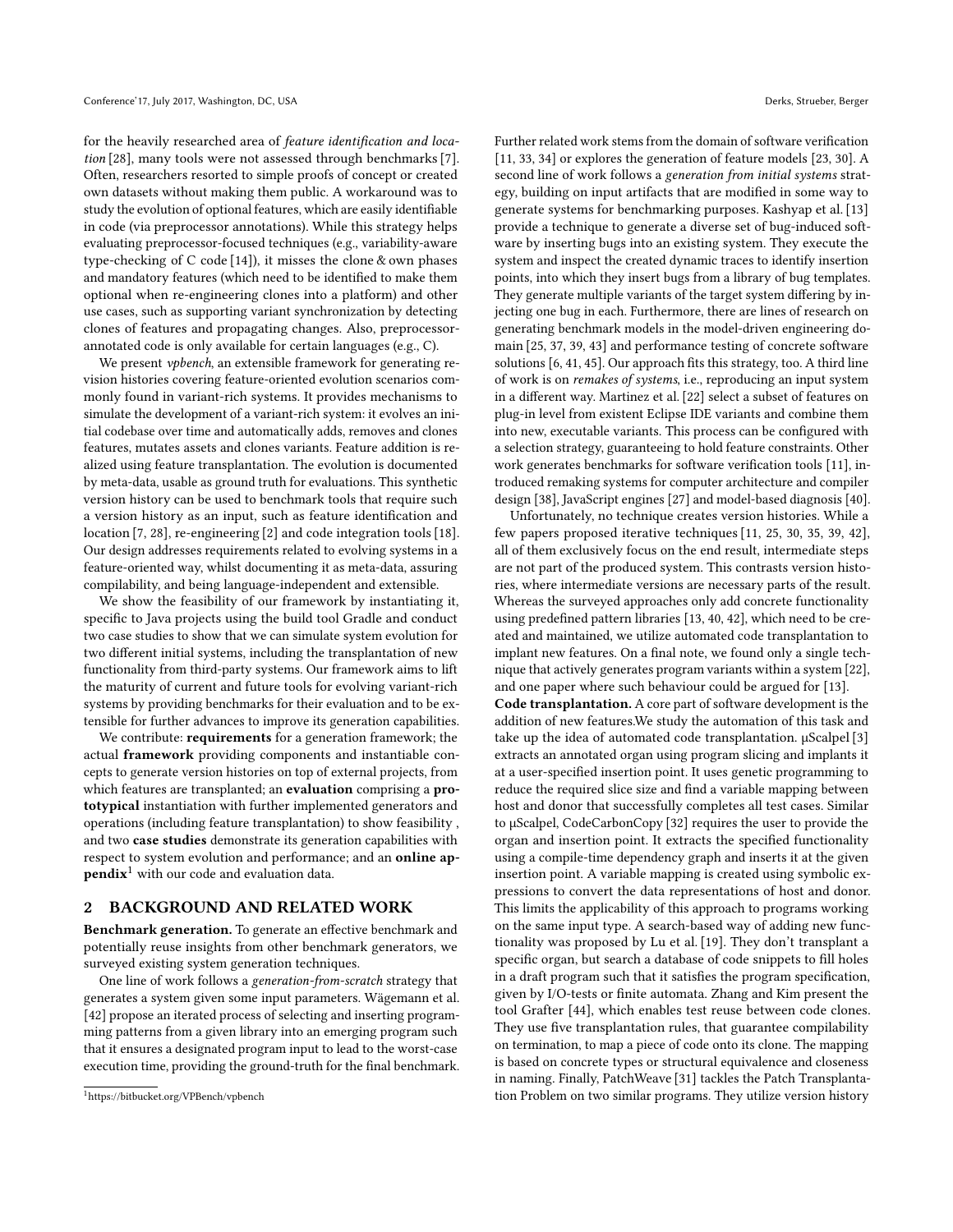information to extract the patch and find an insertion point in the target by identifying a divergent point in the version history of the fixed system and relating it to the erroneous system.

## 3 REQUIREMENTS

Our goal is to design and prototypically instantiate a benchmark generation framework capable of simulating the evolution of variantrich software. It should take features from an existing project and generate a version history simulating an evolution by automatically applying evolution operations while documenting the changes in detail. The long-term goal is to generate version histories that can be used in their entirety or partially for benchmarking software evolution techniques—the second important problem to be addressed in the future, but which requires a separate study with another methodology. We consider the following requirements:

Feature-oriented Evolution. We rely on the assumption that systems are developed to some extent in terms of features, which are added, reused, removed, and so on. This assumption is reasonable to make, since developers have features in mind when implementing systems. Features are units of functionality, communication, and planning [\[5\]](#page-8-36). However, developers usually do not make features (which can be cross-cutting) explicit in code, since recording them is not needed short-term. Of course, not all changes belong to features, but constitute changes to assets. Unfortunately, the feature-oriented changes are not visible in the evolution history, since developers do not record features. In the evolution lifecycle, developers then typically need to recover this information (e.g., feature locations) to evolve or reuse (e.g., clone) features, or to re-engineer clones into a configurable platform [\[2,](#page-8-10) [15\]](#page-8-37), making features optional and introducing configuration mechanisms. All these tasks are laborious and error-prone and call for tool support, which typically focuses on recovering such information and performing exact and precise re-engineering or refactoring tasks. However, current and future tools are hard to evaluate due to the general lack of benchmarks resembling real-world systems with a documented feature-oriented evolution that can serve as a ground truth.

So, in summary, the framework needs to provide mechanisms to evolve a system driven by feature changes (e.g., features added, cloned or removed). The features should be recorded in a feature model together with their locations in code.

Meta-data. A key requirement is the exposure of exactly the kind of meta-data that is typically not recorded in practice, but needed to evaluate evolution techniques. Specifically, we need: (1) Feature locations, (2) clone traces between variants, and (3) information detailing the intentions of developers behind changes, related to implementing, maintaining and evolving features. For instance, when removing a feature, one might typically remove the feature-specific implementation assets as well. Recorded meta-data should clearly indicate this relation, i.e., the removal of implementation assets is a part of the high-level feature remove operation.

Compilability. For a reasonable form of quality assurance for the generated artifacts, we demand compilability. The framework should provide a mechanism to ensure that every version of the generated software is at least compilable. Stronger guarantees, such as executability, are subject to future work, but very hard to achieve.

<span id="page-2-0"></span>

Figure 1: Framework overview

Extensibility. The framework should be extensible with more code-manipulation techniques to simulate evolution (e.g., other types of changes), different algorithms for manipulating code (to account for different code characteristics one wants to generate), or to generate code for different programming languages.

Language-independence. Finally, the framework should make no assumption regarding specific programming languages.

## <span id="page-2-1"></span>4 GENERATION FRAMEWORK

Figure [1](#page-2-0) illustrates the framework and its interactions with the environment. From the user perspective, it takes two inputs—a configuration and an initial system—and outputs a version history. The initial system consists of a codebase, i.e., the first revision, and a set of external projects to transplant features from. We now briefly introduce our main design decisions based on the requirements and the main components of our framework, each of which is is described in further details below.

Components. The framework provides extensible components to modify an abstract representation of the generated system evolution. Each generated revision (a codebase with folders and files) is internally represented as an asset tree, a special abstract-syntaxtree-like format inspired by feature structure trees [\[1\]](#page-8-38) and borrowed from another framework called virtual platform [\[20\]](#page-8-2) for managing variant-rich systems. This asset tree is modified by dedicated operations, extended from the virtual platform [\[20\]](#page-8-2), which abstractly represent atomic evolutionary changes, some of which being featureoriented to address the requirement "feature-oriented evolution."

Five operations are prescribed and provided as implementations or interfaces—to the extent the framework is still independent of the target programming language and other technology (e.g., build systems), addressing the requirement "language independence." These operations are instantiated and applied by generators, so these generate the actual changes on the asset tree, to serialize new revisions. Generators are executed by the coordinating runner. It iteratively wraps operations in a transaction, thereby checking for the compilability requirements after application of operations to avoid faulty changes (at least with respect to compilation).

Meta-Data. The operators record meta-data, which specifies their parametrization and their nested sub-operators. After applying an operator, the system (i.e., the current version of the asset tree) is serialized, creating a snapshot of the system at a point in time. Through iteration (handled by the runner), we generate a version history of simulated changes to the user-provided initial system.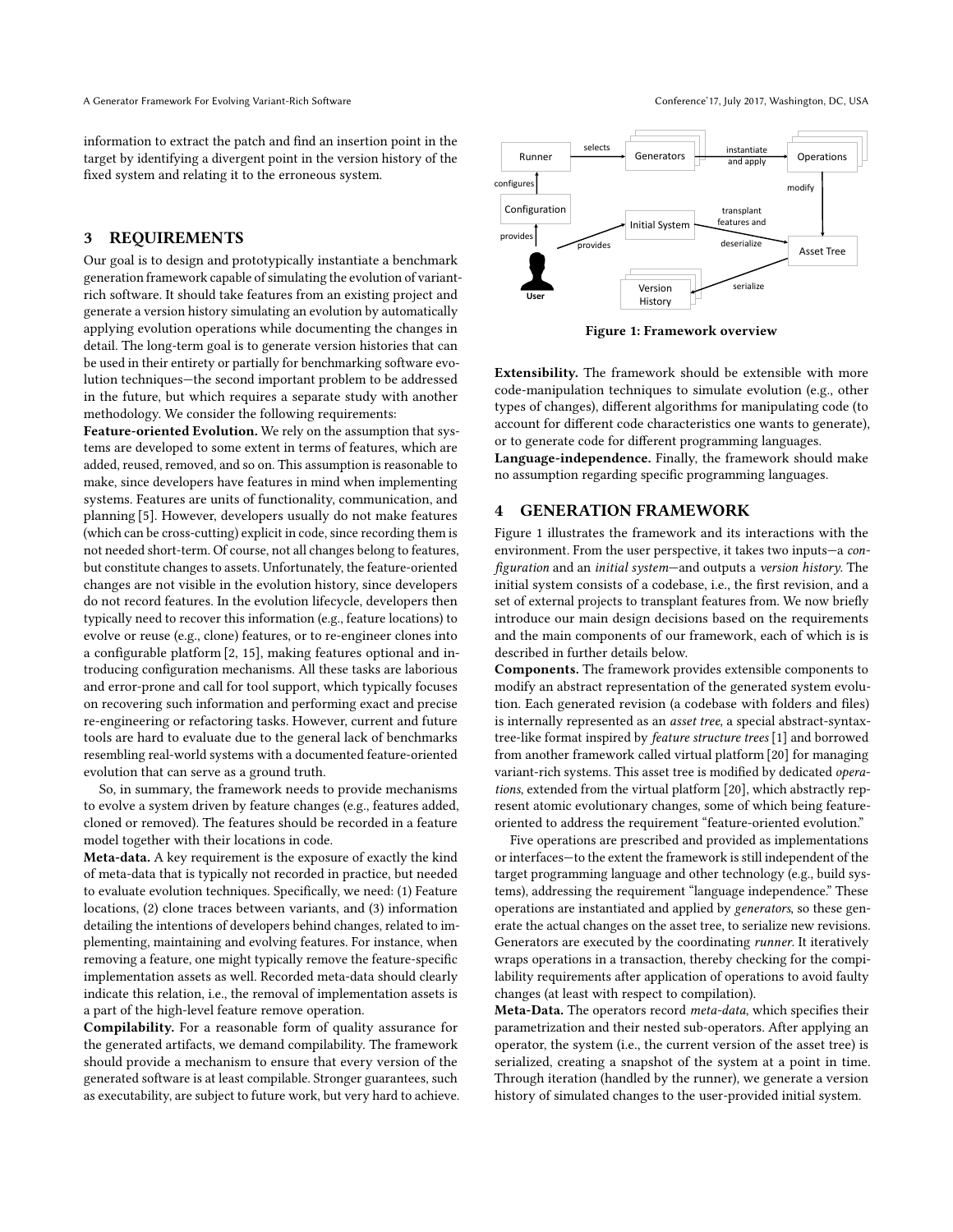Generators. A generator is specialized to create some kind of change (i.e., operation type), on the evolving system. It simulates developers by generating suitable operation parameterizations that modify the asset tree. The framework allows defining new operations by specifying modifications to the asset tree.

Framework Instantiation. The framework facilities implementing common changes to variant-rich systems. It already provides programming-language-and technology-independent operators for simple changes (RemoveFeature, ChangeAsset, CloneRepository). More sophisticated ones, such as feature addition by code transplantation and feature cloning require more specialized implementations (e.g., combining simpler operations, or adding maintenance steps) and are provided in our prototype instantiation (Sec. [6\)](#page-5-0), but respective interfaces are part of the framework already.

#### 4.1 Revision History Representation

An asset tree abstractly represents a variant-rich system as a tree with node types of different granularity, starting from the repository level via folders to files, and the sub-file level (e.g., methods, code blocks). It only keeps structure to the extent necessary to realize operations, but is otherwise almost fully language-independent. Assets can map to features, which are stored inside of feature models that are associated with elements of the tree. The system is split in different repositories (which represent cloned system variants), all located beneath a synthetic root node. The asset tree contains all information—structure and node content (plain source code) to serialize it as the generated codebase in multiple revisions.

Our framework allows transplanting features from external projects. It models these by a project structure, defined by filepath, name, a folder for production and test code each, and optional subprojects, as supported by some build tools (e.g., Gradle). Features of the same project can be added to multiple repositories. To this end, we store in which repositories a local project version is included and also include a list of available testcases in the project (explained shortly).

#### 4.2 Runner

The runner operates as specified in Sec. [4.](#page-2-1) It plays a coordinating role in the generation process, iteratively delegating change generation to generators and applying the generated changes to the system. To address the compilation requirement, we wrap concrete changes into transactions, that check the compilability of the changed system to filter faulty changes and discard them without applying them. The runner can be parametrized using six configuration options: (1.) a maximum amount of generation iterations and (2.) an optional termination condition on the evolving system (e.g., a certain number of features is included in the system). Generation terminates after the maximum number of iterations is reached or once the termination condition is fulfilled, whichever occurs first. (3.) The user defines the to-be-used set of generators and (4.) a static probability distribution, guiding the runner's selection of generators by assigning a probability for selection to each. Should no distribution be provided by the user, our implementation assumes a uniform distribution. Since generators are realized by stochastic processes, that might lead to invalid operations, i.e., operations leading to a non-compiling system, the user additionally defines (5.) a maximum number of retries one specific generator has to

generate a valid operation, before moving to the next iteration and querying the next generator. Finally the user provides (6.) a concrete mechanism for checking system compilability (compilation checker), e.g., a specific build tool, to be used inside transactions. The runner implementation is part of the framework.

## 4.3 Operations

Operations specify blueprints of changes documented in meta-data and applied on the asset tree. The existing set of operations can be extended by describing how the asset tree gets changed. As part of our framework for evolving variant-rich software automatically, we provide five conceptual operators, which are inspired by a simulation study of a clone-based product line [\[12\]](#page-8-7): adding new assets as a new feature, removing or disabling a feature, cloning a project, propagating a feature(which we call cloning), and evolving annotated assets. We now describe which of our operations realize these changes.

Remove Feature. Features can be removed again for a codebase. A feature gets selected and is removed from its corresponding feature model, including its subfeatures. As part of the process, all assets that are mapped to the selected feature only, are removed as well. Mutate Asset. The content of a selected asset is modified in some form to simulate changes that developers might perform on implementation assets. We provide three simple mutation operators for adding, replacing and removing single lines of code.

Transplant Feature. Adding features is one of the most natural ways to evolve software. Adding new functionality to the system is much more complicated than the previous two operations. While work exists that automatically creates new functionality [\[9\]](#page-8-39), it requires defining testcases and ideally further guidance information.

Instead of generating new features, our framework facilities feature transplantation [\[3,](#page-8-31) [19,](#page-8-33) [31,](#page-8-35) [32,](#page-8-32) [44\]](#page-8-34) from existing projects. This requires two inputs: the feature to transplant and where to insert it. However, it poses the following three problems.

Problem 1: What is a transplantable feature? We approximate transplantable features using testcases. Similar to previous work [\[17\]](#page-8-40) we assume test cases to call features to test their functionality. A feature for transplantation is identified by a testcase in an external system with the actual feature being the unit under test.

Problem 2: How to extract a transplantable feature? We need to handle forward and backward dependencies [\[3\]](#page-8-31), i.e., the feature itself plus the code it calls as part of its execution and the code that prepares the execution environment for the feature, i.e., the vein. The former can be achieved by slicing the donor project down to the features dependencies. The latter is already provided by the testcase we use for feature identification, as testcases build an execution environment for their unit under test. One notable characteristic of our approach is that required assets, that are already part of the asset tree due to previous transplantation processes, are cloned from other repositories to the target repository. This maintains a sense of continuity and imitates a clone & own approach.

Problem 3: How to insert the extracted feature into the evolving system? The final hurdle is to integrate the new functionality in a sensible way. This typically requires finding a suitable variable mapping between host and donor. In our case this is simplified by the fact that the goal of feature transplantation is only to add some functionality. Given an insertion point, i.e., a parent asset and insertion index, we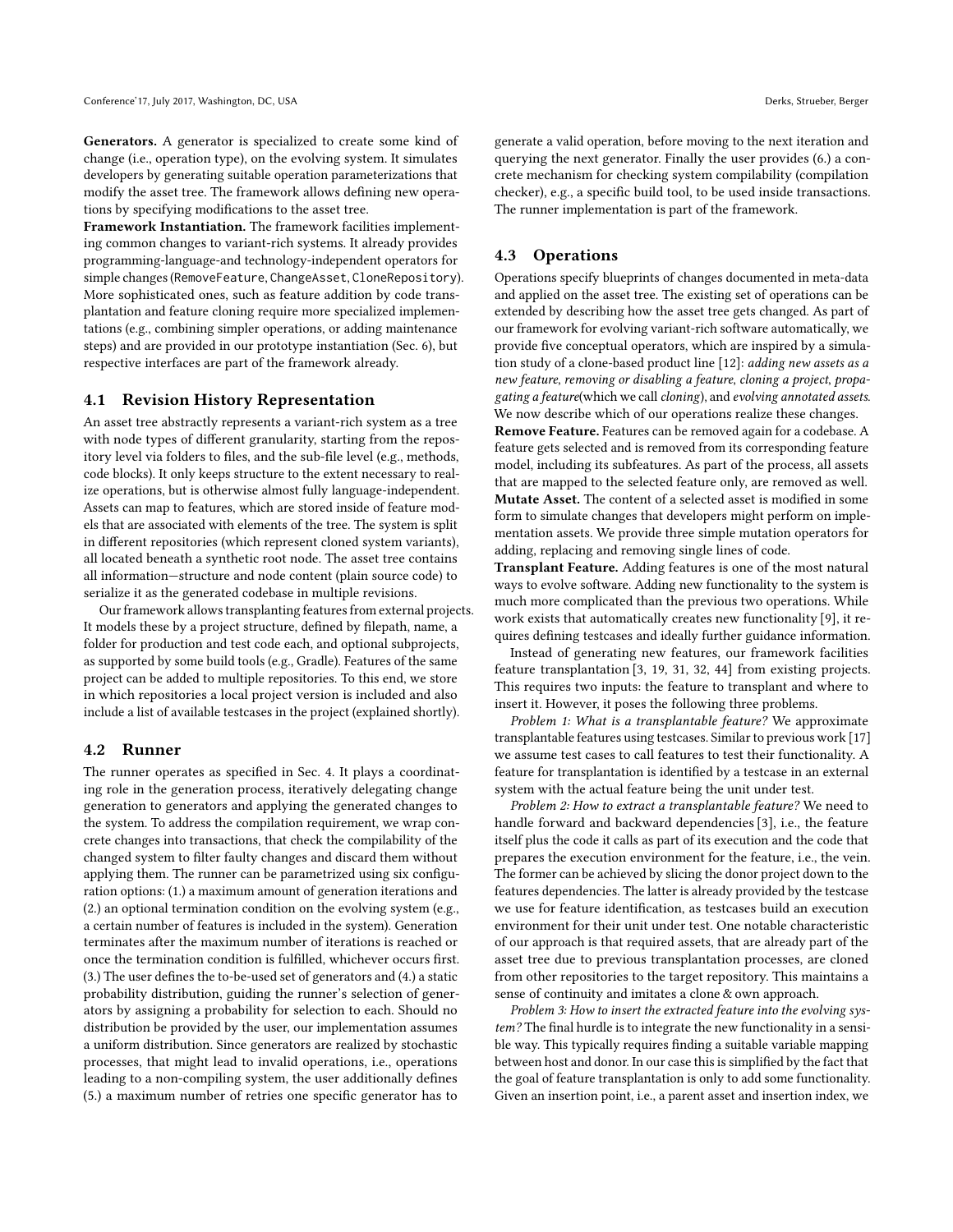add the testcase as a new asset at the defined position. This provides the evolving system with the necessary execution environment to execute the feature at this position in the program. The project slice we extracted in Problem 2 is added beneath the repository asset as a separate directory. Further transplantation processes that share dependencies are then integrated into previous project slices.

Clone Variant. Typical variant-rich system evolution begins with clone & own. Existing variants are cloned and developed independently. The operation copies a selected variant and adds the clone to the asset tree as a sibling asset.

Clone Feature. A feature is cloned to another repository and added beneath a select feature in the target feature model. Cloning a feature requires cloning and integrating the feature implementing assets with the already present assets in the target. Depending on whether an asset is already contained in the target or not, we have to solve two different problems: (1.) The asset is already contained in the target, but potentially in a different version. In this case, we simply maintain the target version , though other behavior, e.g., taking into account version history information is possible, too. (2.) The asset is not contained in the target, but needs to be integrated [\[18\]](#page-8-11) with its siblings in the target, that might not exist beneath its parent in the source. This process is typically difficult to solve automatically, as code can not only be integrated in multiple ways, but in multiple dimensions: in variation points and in ordering.

## 4.4 Generators

Generators connect the simulation-coordinating runner with the operations. They generate instantiate operations with suitable parameterizations to actually change the asset tree. So, they simulate a developer in a two-step pipeline together with the runner. The runner selects a kind of change to be applied on the system by selecting a generator, which creates the concrete change, e.g., by selecting elements in the asset tree to apply it upon. The selection of parameters can be realized using stochastic processes. In line with the extensibility of operations, the framework can be extended with new generators. To this end, we provide implementation skeletons.

#### 4.5 Meta-Data

To provide valuable ground-truths for different types of problems, our framework provides three types of meta-data as part of our simulated software evolution. We record feature locations using the asset-to-feature mappings, stored in the asset tree. An important part of variant-rich system evolution is cloning. We store clone traces, when elements inside the asset tree are cloned as part of applied operations. Additionally, we store meta-data on the applied operations itself. The applied evolution patterns are recorded by storing the sequence of operations together with their parametrizations.

Key is a unique referencing of each element targeted by an operation. We solved this as follows: Filesystem-assets, i.e., repositories, folders and files, are uniquely addressed with their filepath. The same does not hold for codelevel-assets, e.g., classes or code blocks, as for example code blocks typically do not have a name. We reference codelevel-assets using a split path: the first half is the path of the containing filesystem-asset, the second half is the sequence of indices of the child-assets one has to pass through recursively to get from the containing filesystem-asset to the parametrized asset

(index path). Feature models are referenced by the assets containing them and features are identified by their feature model and their least-partially-qualified path (LPQ) therein [\[29\]](#page-8-41). While these references are unique, they require a specific asset tree version to resolve them correctly. This recording also allows replying the evolutions. Some operations work with elements outside the system's asset tree, e.g., when adding new code to the system. In these cases we store a representation of the entire external element, detailing its hierarchical structure and content. As part of recording operations, our framework also allows to recursively store suboperations with their parametrizations inside the calling operation. This realizes mapping low-level changes to high-level evolution intentions.

#### 5 EVALUATION METHODOLOGY

We evaluate vpbench by answering four questions:

RQ1. Is our framework realizable? Implementing our framework poses significant technical challenges. Operations and generators need to be a implemented in a way that supports the evolution of a real software project, in the context of its used programming language and build ecosystem. The asset tree needs to be maintained in a way that supports its consistent modification and use for generation of new versions. The most complicated of our operations is addressed in the next research question.

RQ2. Is feature transplantation realizable? Feature transplantation is the most complex of our operations, raising three problems of identifying a transplantable feature, extracting it, and adding it to the evolving system in a useful way.

RQ3. Can our framework implementation automatically evolve variant-rich systems? We are interested in studying how the generated version histories look like. Are they useful for simulating the evolution process of variant-rich software systems?

RQ4. What is the runtime performance of our framework implementation? Since we might be dealing with complex projects and technologies, the runtime performance of our framework could potentially be a bottleneck for its potential applications.

To provide answers to these questions, we perform our evaluation in two steps: a prototype implementation and two case studies. We now present both steps, together with the applied methodology.

## 5.1 Prototype (RQ1+2)

We show the feasibility of vpbench by instantiating the framework in an implementation in Scala. We implement the runner, a set of seven generators for creating the conceptual operations we introduced and provide these operations. Our implementation is specialised to work with the build tool Gradle for compilation and dependency management, i.e., both the evolving system and the external projects are Gradle projects. However, a large portion of our implementation can be reused to support other tools, too. Addressing RQ1, this implementation shows the feasibility of our framework conceptualization and its potential to generate configurable version histories. Addressing RQ2, it contains an implementation of feature transplantation with a solution to the three outlined challenges of transplantable feature identification, extraction and addition.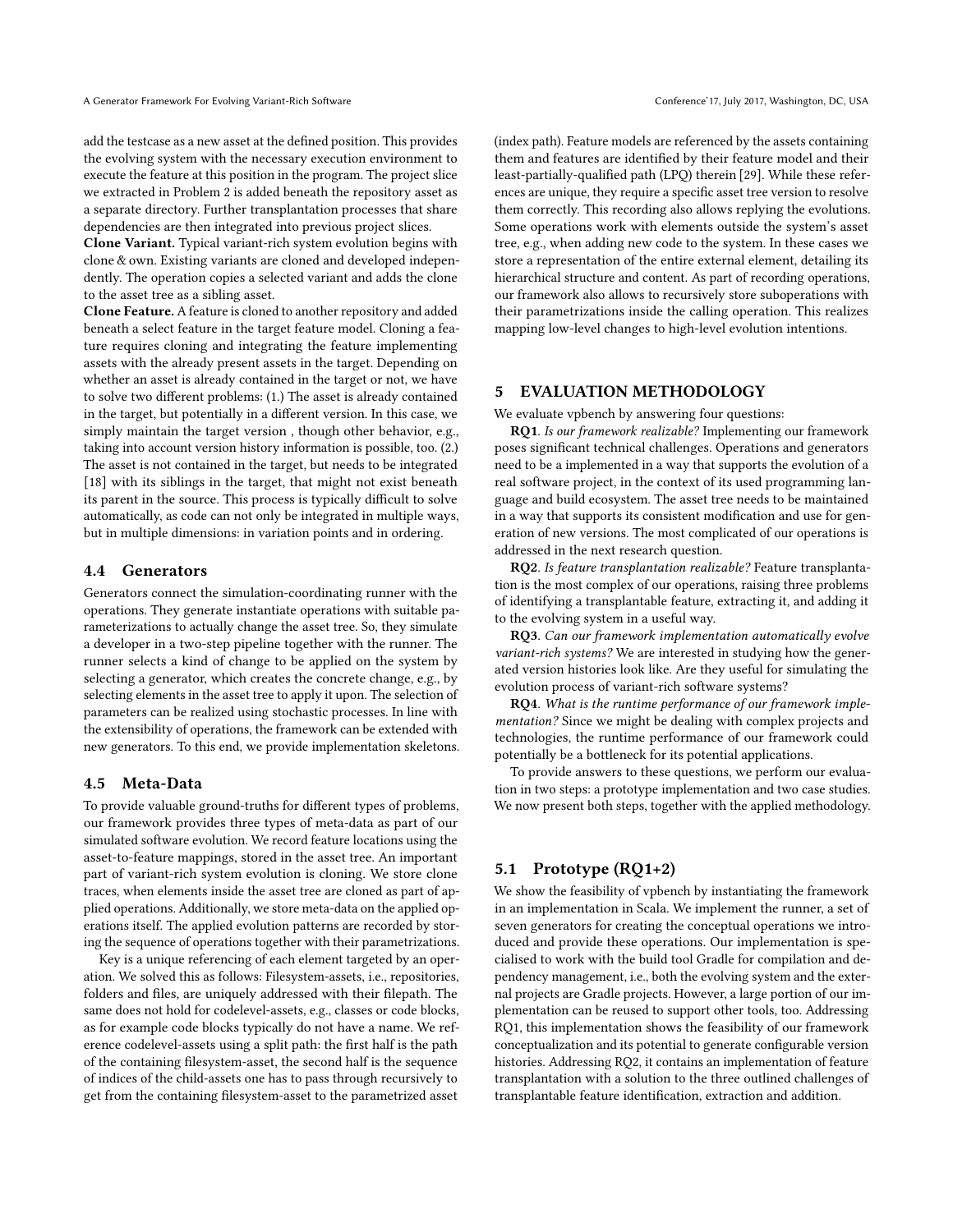## 5.2 Case studies (RQ3+4)

To evaluate our framework's capability to simulate system evolution we empirically, conduct two case studies using our prototype, evolving a toy example system and a medium-sized system cloned from GitHub. To address RQ3, we present statistics from our simulation executions, discussing system evolution in variability and size. To address RQ4, we examine the execution performance.

We generate version histories for two different initial systems over 500 iterations using different parameterizations. The selected initial systems are a small calculator example with 62 LoC and an open-source json-parser for Java<sup>[2](#page-5-1)</sup> with 11,837 lines of code (LoC). For the latter we cloned the repository and applied some preprocessing, including adding two common repositories for dependency resolution to the projects' buildfile, to account for a current limitation (retrieving transitive Gradle dependencies that require retrieving and building third-party repositories).

We evolve these initial systems with three probability distributions. In all, we set a selection probability of  $p = 0.01$  to both cloning generators due to scalability issues in memory consumption and runtime (cf. Sec. [7.2\)](#page-7-0) and split up the remaining probability between the remaining five generators in the following way: a uniform distribution over the generators (Uniform Generators), a uniform distribution over the remaining three types of conceptual changes (Uniform Operations), that is, adding/removing a feature and changing an asset (probability is split uniformly for adding, deleting and replacing lines), and a distribution, that is expected to generate a growing system. The latter selects each line-changingoperation with a probability of  $p = 0.2$ , adds a new feature with  $p = 0.29$ , and removes a feature with  $p = 0.09$  (Growing System).

On selection, our stochastic generators have 50 attempts to generate a compilable change before aborting. The three line-changing operations discard ineffective changes with a probability of  $p = 0.5$ . We use two different donors for adding new features: the Structurizr client library<sup>[3](#page-5-2)</sup> and the HPC inter-thread messaging library LMAX Disruptor $\rm ^4$  $\rm ^4$ . We remove a task from the structurizr build scripts to allow us to generate the donor's jar files and compile the testcases as well as to generate the compilation mappings required for our transplantation implementation. We delete all multi-line comments from the disruptor library. The experimented were performed on a machine with an 3.6 GHz Intel Core i7-4790 processor and 8 GB RAM.

## <span id="page-5-0"></span>6 PROTOTYPE

We report on the results from our prototype implementation, addressing RQ1 (on our framework's realizability in a prototype) and RQ2 (on the realizability of feature transplantation).

## 6.1 Basic Prototype (RQ1)

We implemented the five operations introduced in Sec. [4](#page-2-1) using seven generators. Below, we present the output of our technique as well as our operators together with the generators that implement them (with the exception of feature transplantation, which we present in the next subsection).

Generation output. The system we evolve consists of multiple variants, located beneath the synthetic root node. Each variant adheres to a Gradle multi-project build. It contains the initial system as a root project and project slices of the external projects as subprojects, as functionality gets added to the variant. Utilizing Gradle has benefits as it manages dependencies and should help to create more realistic systems due to its widespread use in practice, thus providing a large set of transplantable functionalities. We incorporate Gradle as a build tool to be used, when checking for compilability. Remove Feature. We reuse the existing VP operation RemoveFeature. The generator selects the feature for removal using a uniform distribution over all features in the system.

Mutate Asset. This operation extends the VP operation ChangeAsset to change the content of a specified asset. We provide three different generators, each performing a specific mutation operation, inspired by three out of nine program transformations proposed by Baudry et al. [\[4\]](#page-8-42), i.e., add-Random, replace-Random and delete. Compared to the the original implementation, we implement these mutations on the line level, rather than the statement level. This allows the generators to work for any programming language. All three generators select a random asset and a random line  $l_1$  to mutate. The generators add-Random and replace-Random select a second line  $l_2$  from the same containing folder and insert  $l_2$  before or instead of  $l_1$ . delete simply removes  $l_1$  from the system. We add optional sensibility checks, that discard some common ineffective changes, e.g. addition of an empty line, with a parametrized probability.

Clone Variant. This is implemented using an extended version of the VP operator CloneRepository, which performs an additional maintenance step to update the external projects with information on the new variant that might include it. The generator invokes the operation on a repository selected according to a uniform distribution and creates a name for the new variant. Operation and generation are independent of programming language and build tool.

Clone Feature. This operation is implemented as specified using an extended version of VP's CloneFeature operator to perform the automatic integration as described in Sec. [4.](#page-2-1) Similar to the transplantation operator, cloning features requires an extra step for dependency management, as new projects might be introduced in the target variant. We declare the newly added local project versionsand update the main evolving system's build file to define new dependencies. The dependency management step is first applied on the file system and only then converted to operations on the asset tree, similar to the feature transplanting operator. To be able to uniquely identify corresponding elements between source and target variant, we limit the applicability of this feature cloning process to repositories, that originated from each other (only from source to target). This restriction allows us to use VP's clone traces to map elements that originated from each other between both variants. The generator thus selects a random feature that only exists in the source variant between two variants that originated from each other and invokes the operation.

## 6.2 Feature Transplantation (RQ2)

We now discuss feature transplantation, as the most complex implemented operator, addressing the three problems of identifying, extracting and adding transplantable features.

<span id="page-5-1"></span> $^2$ https://github.com/stleary/JSON-java

<span id="page-5-2"></span><sup>3</sup>https://github.com/structurizr/java

<span id="page-5-3"></span><sup>4</sup>https://github.com/LMAX-Exchange/disruptor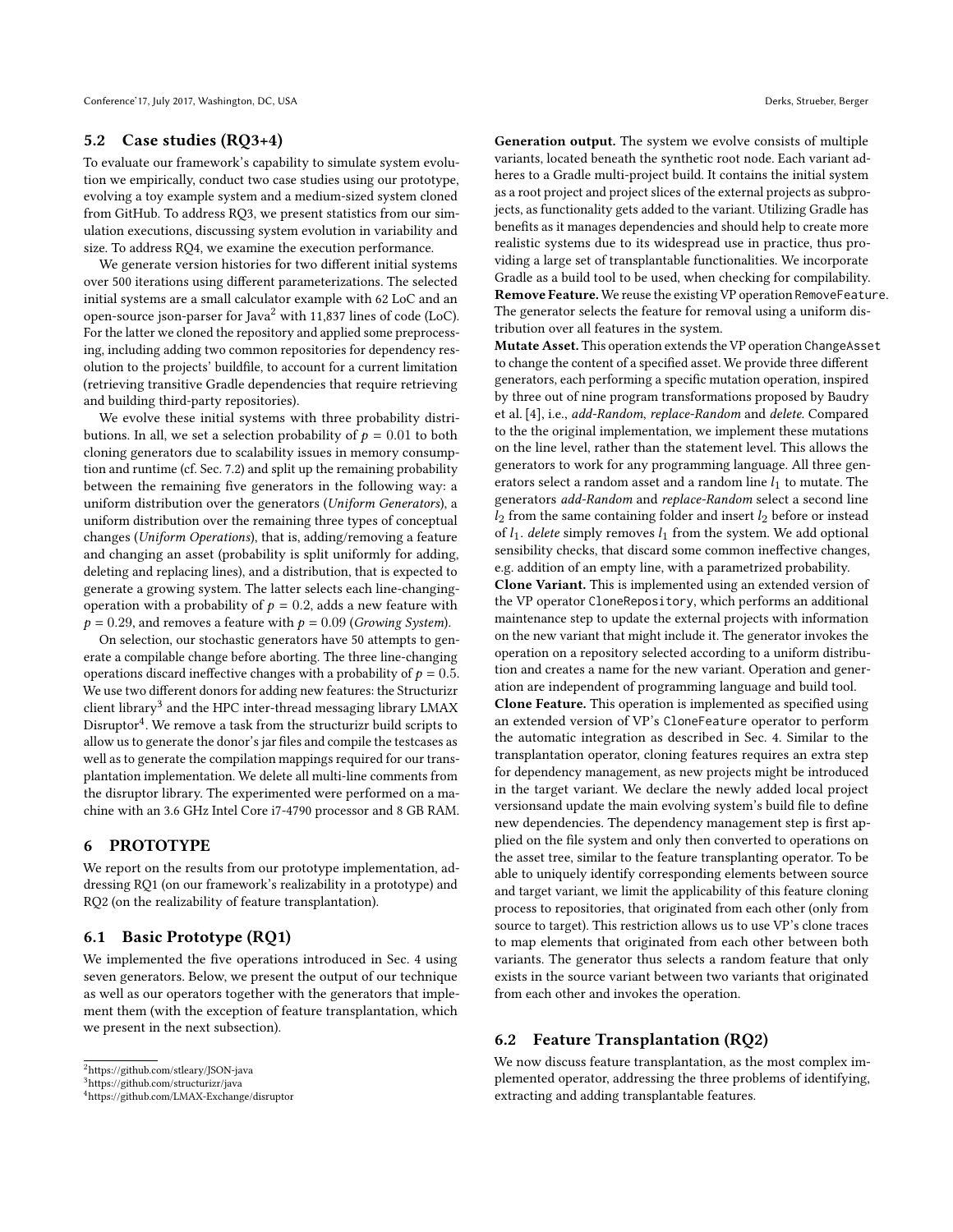Transplant Feature. We create a new operation that takes as input a test case in an external project and an insertion point in the asset tree. We extract the feature for transplantation by differentiating between two types of dependencies: in-file and out-of-file dependencies. In-file dependencies can be elements such as statements executed in the constructor, import statements, attributes defined by the test class or local functions, that are called by the test case. For now, our implementation only supports the extraction of modular test cases (i.e., those that only require its file's import statements as in-file dependencies). These are extracted together with the test case itself using srcML [\[21\]](#page-8-43). srcML converts input source code into an XML representation, allowing for running queries on the program structure. Out-of-file dependencies are obtained using the Java dependency analyzer jdeps. As jdeps returns classlevel dependencies based on class files, this results in a superset of dependencies. Note that our current implementation does not support dependencies on other files, that are located in the Gradle test source set. The hereby extracted class-level dependencies are mapped to their defining source-files and added to the organ.

The in-file dependencies, i.e., test case and import-statements, are preprocessed (surrounded with a try-catch-block and receive an extra import for the test case's package respectively) and added as new code blocks at the insertion point to the main evolving system. All out-of-file dependencies are added as project slices from their original external projects. Transplanting only the the source code is not sufficient, we need to take care of its dependencies as well. To this end, we include the required external projects' build files in the project slice. As build files can grow arbitrarily complex, potentially inducing further problems, we apply an automated preprocessing step that parses, simplifies and adapts the original build file to be usable in our evolving system. Finally we update the main evolving system's build file to depend on the local project version that provided the transplanted test case. While our implementation for handling Gradle build files has some shortcomings, e.g., not automatically updating repositories or supporting only parts of the syntax, it works often enough, to show the feasibility of this approach.

These changes are first applied on the file system, checked for compilability and then converted to operations on the asset tree in the following manner: (1) Testcase and import statements are added as new assets beneath their implantation point, (2) other transplanted Java files are added as new assets, whilst storing their original file path as meta-data, or cloned from other repositories if possible, (3) main project's Gradle files' assets are updated, (4.) adapted build files of external projects are added as new assets, (5.) test case, import statements and all recursive code dependencies are mapped to a new feature with the test case's name, which is added to the repository's feature model.

To prepare for feature transplantation, we identify test cases for transplantation during setup using a technique by Mukelabai et al. [\[24\]](#page-8-44) to identify annotated test cases, e.g. @Test, using srcML. The generator provides two types of input: a test case and an insertion point, both selected according to uniform distributions. Features are only inserted into methods in the current version of the initial system and not in local versions of external projects. This increases the likelihood of success by removing the possibility of introducing dependency circles. In case of an unsuccessful transplantation

<span id="page-6-0"></span>

<span id="page-6-1"></span>Figure 2: Evolution of variability over first 500 iterations

attempt, the test case is discarded and no implantation at a different location is attempted again. While our implementation is Javaand Gradle-dependent, we are confident that this technique can similarly be implemented for other languages and build tools.

#### 7 CASE STUDIES

We report on the results of our experimental evaluation on two cases, in which we generated version histories based on our prototype and two initial systems to answer RQ3 (on automated evolution of variant-research systems) and RQ4 (on runtime performance).

#### 7.1 Simulated Evolution (RQ3)

We address whether our prototype can generate version histories showcasing evolution, i.e., if we can generate versions that evolve in variability and size over the course of a generated version history.

Figure [2](#page-6-0) shows the evolution of the number of features as a measure of variability in the generated systems. We display both the number of distinct features and the sum of all features over all repositories. Due to the uniform distributions in Uniform Operators and Generators, added features are quickly removed again, resulting in constantly evolving low-variability systems. This is especially evident in the Uniform Generators case in Figure [2b.](#page-6-1) The growing system configuration on the other hand adds features more frequently than it removes them. It achieves a system with up to 76 transplanted features on the Calculator project. In most cases the variability starts to monotonically decrease at some point. This is due to no more features being available for transplantation in the donor systems. In both cases this point is reached earlier in Uniform Operations and Growing System than in Uniform Generators. This is reasonable, as the probability for selecting the feature addition generator is higher in these two configurations than in the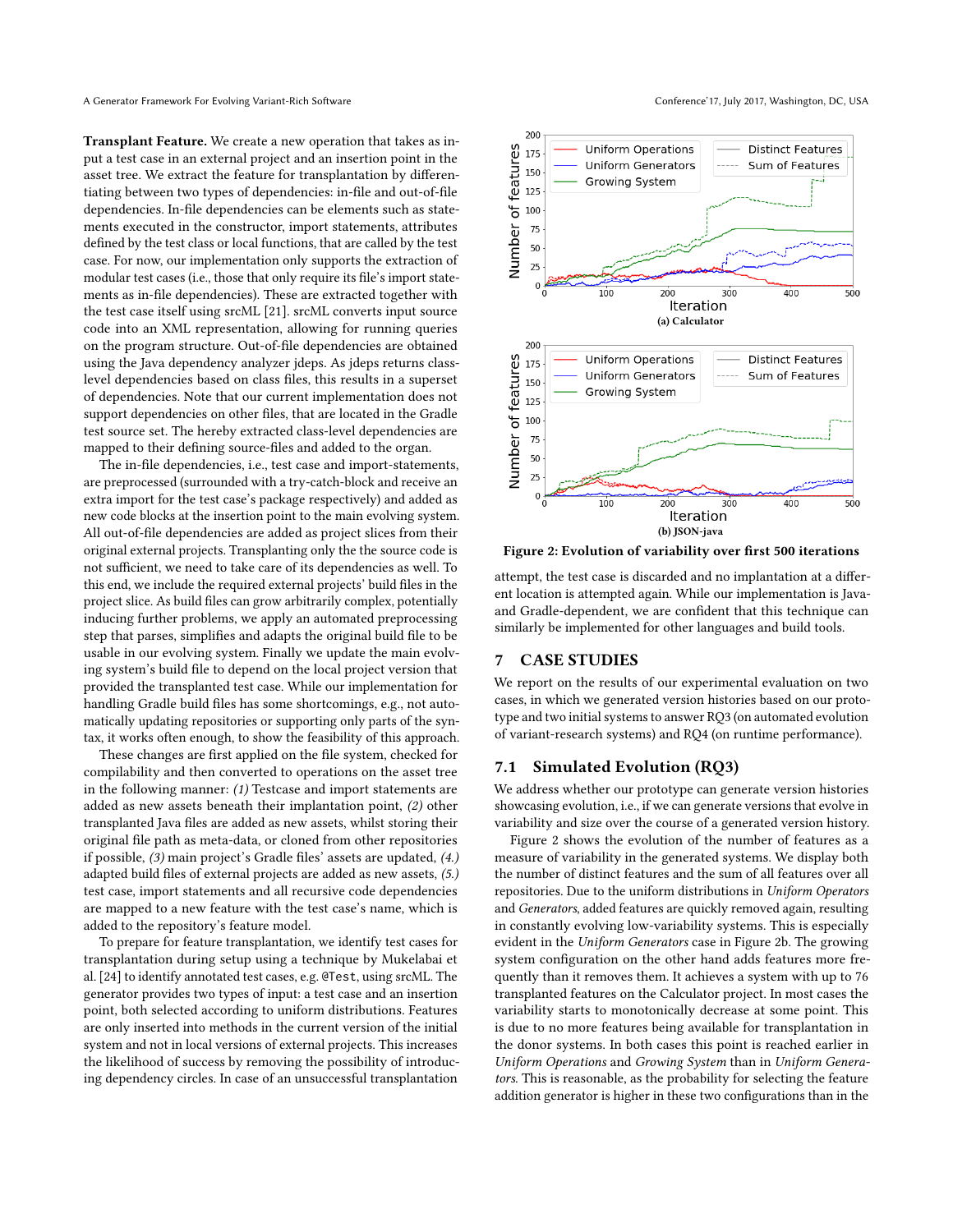<span id="page-7-1"></span>

Figure 3: Evolution of system size over first 500 iterations

latter one. Note that the different configurations do not necessarily add the same features. In fact, while the difference in number of feature additions was limited to three features in the Calculator experiment, the Growing System configuration added only 79 features compared to the 89 of both other parameterizations in the json-parser experiments.

Figure [3](#page-7-1) shows the evolution of the size of the initial variant in lines of code (LoC). The evolution histories for the two uniform probability configurations contain frequent large changes, while the growing system configuration results in a much more stable evolution. The reason for this is that a relatively large portion of the transplanted features has a large number of dependencies, which are added along with the testcase, if they are currently not present in the system. This can result in adding multiple thousands LoC.

Since we do not explicitly differentiate feature code from its dependencies, removing the only feature mapping to these dependencies results in a sharp cutback in code. As discussed above, this happens frequently for uniform operations and generators, as they remove and add features with equal probability. An exception is the case of Uniform Generators on the Calculator example: Five features were added early before cloning the repository, reducing volatility of the probability distribution by halving the likelihood of any operation targeting the repository.

On the other hand, the growing system configuration showcases a much more stable evolution with smaller additions and removals after the initial large code chunk, that is solidified by adding multiple features mapping to the same dependencies. In the JSON-java system we evolve from a single version with 11,837 LoC to 76,131 LoC over four variants.

<span id="page-7-2"></span>Table 1: Generation runtime for 500 iterations

|                    |                               | calculator JSON-java          |
|--------------------|-------------------------------|-------------------------------|
| uniform operations |                               | 78 m 54 s 202 m 48 s          |
| uniform generators | $131 \text{ m } 29 \text{ s}$ | $239 \text{ m} 11 \text{ s}$  |
| growing system     | $108 \text{ m } 20 \text{ s}$ | $125 \text{ m } 32 \text{ s}$ |

# <span id="page-7-0"></span>7.2 Performance (RQ4)

Table [1](#page-7-2) lists the runtimes of evolving both initial systems using three different configurations over 500 iterations. The main observation here is that the experiments evolving the smaller initial system finished quicker than the corresponding ones for the bigger systems. While this seems expected at first, a closer look reveals that this discrepancy is mainly caused by the feature cloning generator. Calling the operation on the Calculator system took up to 17 minutes, whilst taking up to 107 minutes on the json-parser. This is likely due to the substantially higher amount of traces that are added to the trace database when cloning repositories, that need to be checked for corresponding assets, when cloning features. We are aware that these results are by no means statistically significant and need to be backed up using evaluation data from a more exhaustive setup. However, these results indicate a performance bottleneck for the feature cloning generator, but provide otherwise encouraging evidence regarding the performance scalability of the other generators.

## 8 THREATS TO VALIDITY

External validity. Our instantiation is partially specific to one programming language (Java) and build tool (Gradle). While instantiating it for other languages and tools would be desirable, vpbench is language-independent and describes algorithms to implement the required language- and tool-specific parts.

Internal validity. Vpbench relies on various parameters. Our case studies revealed that the configuration (choice of parameter values) strongly effects the plausibility of the generated version histories. While we were able to find a configuration that leads to plausible outcomes, these parameters have to be tuned every time as soon as new generators are available. Guiding the user in tuning the technique more systematically is a desirable direction for future work.

#### 9 CONCLUSION

We presented a benchmark generation framework for evolving variant-rich software. It simulates the evolution process of a variantrich software system to generate a version history which can be included in a benchmark. It relies on modular generators applying evolutionary changes—simple ones (e.g., mutating files, deleting features) and much more advanced ones (e.g., feature transplantation).

We believe the generated histories are useful for many uses cases, including evaluating feature identification and location, change propagation, refactoring, and re-engineering tooling. Feature location benchmarks are provided by utilizing the location meta-data. A benchmarking scenario for change propagation can be created by filtering the history for an asset- or feature propagation operation, which we intend to implement in the future. The problem (what to propagate) and the ground truth (how the propagation is done) can be extracted by taking the system versions before and after, respectively. Another interesting use case is evaluating tools that